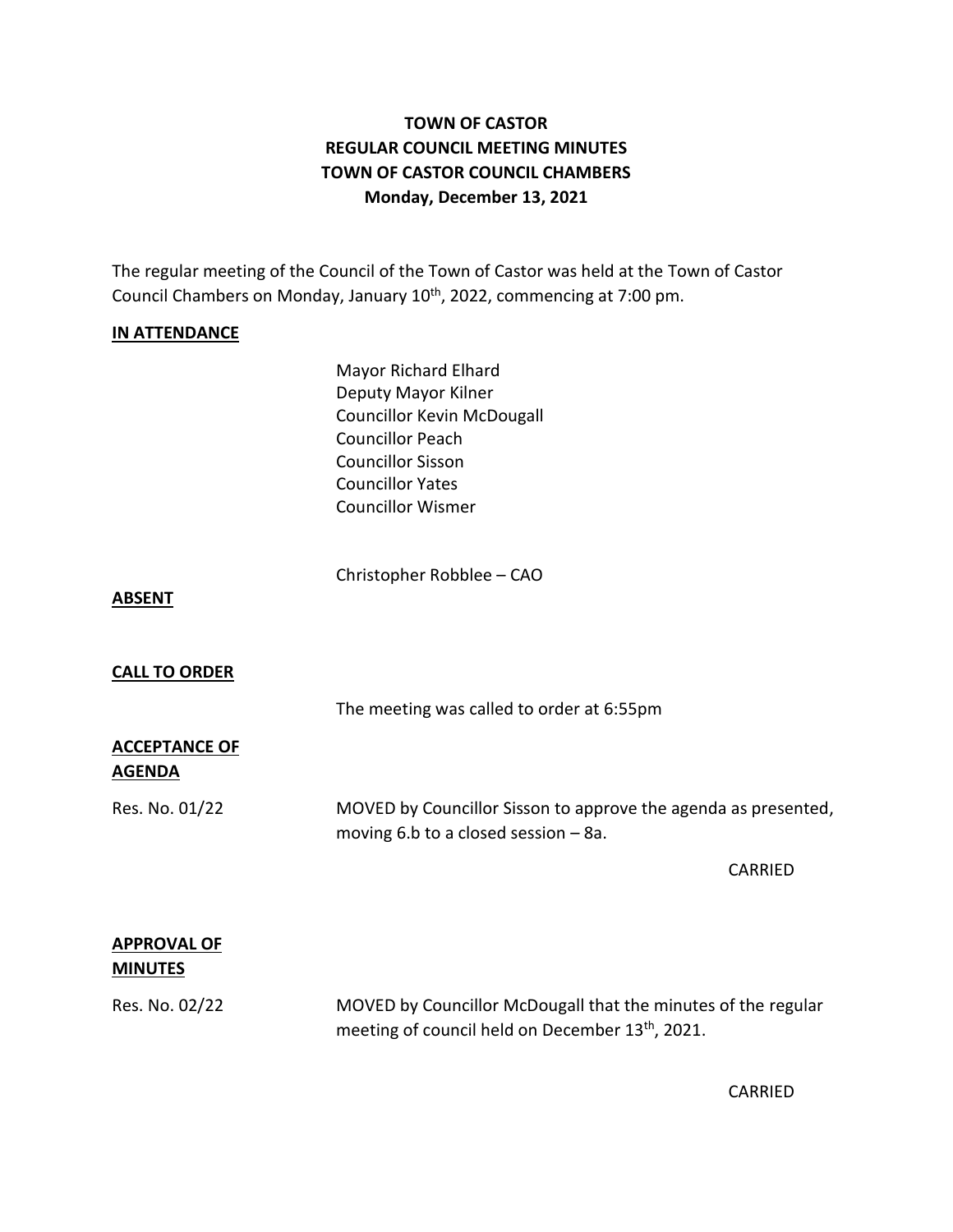# **DELEGATION**

| Res. No. 03/22                                                                                          | MOVED by Councillor McDougall to accept the library<br>presentation as information and appoint the listed members.                                                      |                                                               |  |
|---------------------------------------------------------------------------------------------------------|-------------------------------------------------------------------------------------------------------------------------------------------------------------------------|---------------------------------------------------------------|--|
|                                                                                                         |                                                                                                                                                                         | CARRIED                                                       |  |
|                                                                                                         | Councillor Kilner left the meeting 7:06pm                                                                                                                               |                                                               |  |
|                                                                                                         | Councillor Kilner returned to the meeting 7:08pm                                                                                                                        |                                                               |  |
| Res. No. 04/22                                                                                          | presentation from the museum.                                                                                                                                           | MOVED by Councillor Peach to receive for information with the |  |
|                                                                                                         |                                                                                                                                                                         | <b>CARRIED</b>                                                |  |
|                                                                                                         |                                                                                                                                                                         |                                                               |  |
| Res. No. 05/22<br>MOVED by Councillor Yates to receive for info with the<br>presentation on Winter-Fest |                                                                                                                                                                         |                                                               |  |
|                                                                                                         |                                                                                                                                                                         | <b>CARRIED</b>                                                |  |
|                                                                                                         | Councillor McDougall left the meeting 7:50pm                                                                                                                            |                                                               |  |
|                                                                                                         | Councillor McDougall returned to the meeting 7:52pm                                                                                                                     |                                                               |  |
|                                                                                                         |                                                                                                                                                                         |                                                               |  |
| Res. No. 06/22                                                                                          | MOVED by Councillor Yates to approve the fireworks, to provide<br>the insurance and allow the parade, finally to provide up to<br>\$1,000 in support of the Winter-Fest |                                                               |  |
|                                                                                                         |                                                                                                                                                                         | <b>CARRIED</b>                                                |  |
|                                                                                                         |                                                                                                                                                                         |                                                               |  |
| <b>CORRESPONDENCE</b>                                                                                   |                                                                                                                                                                         |                                                               |  |
| Res. No. 07/22                                                                                          | MOVED by Councillor Yates to receive for information with the<br>letter from Leo Bozak.                                                                                 |                                                               |  |

CARRIED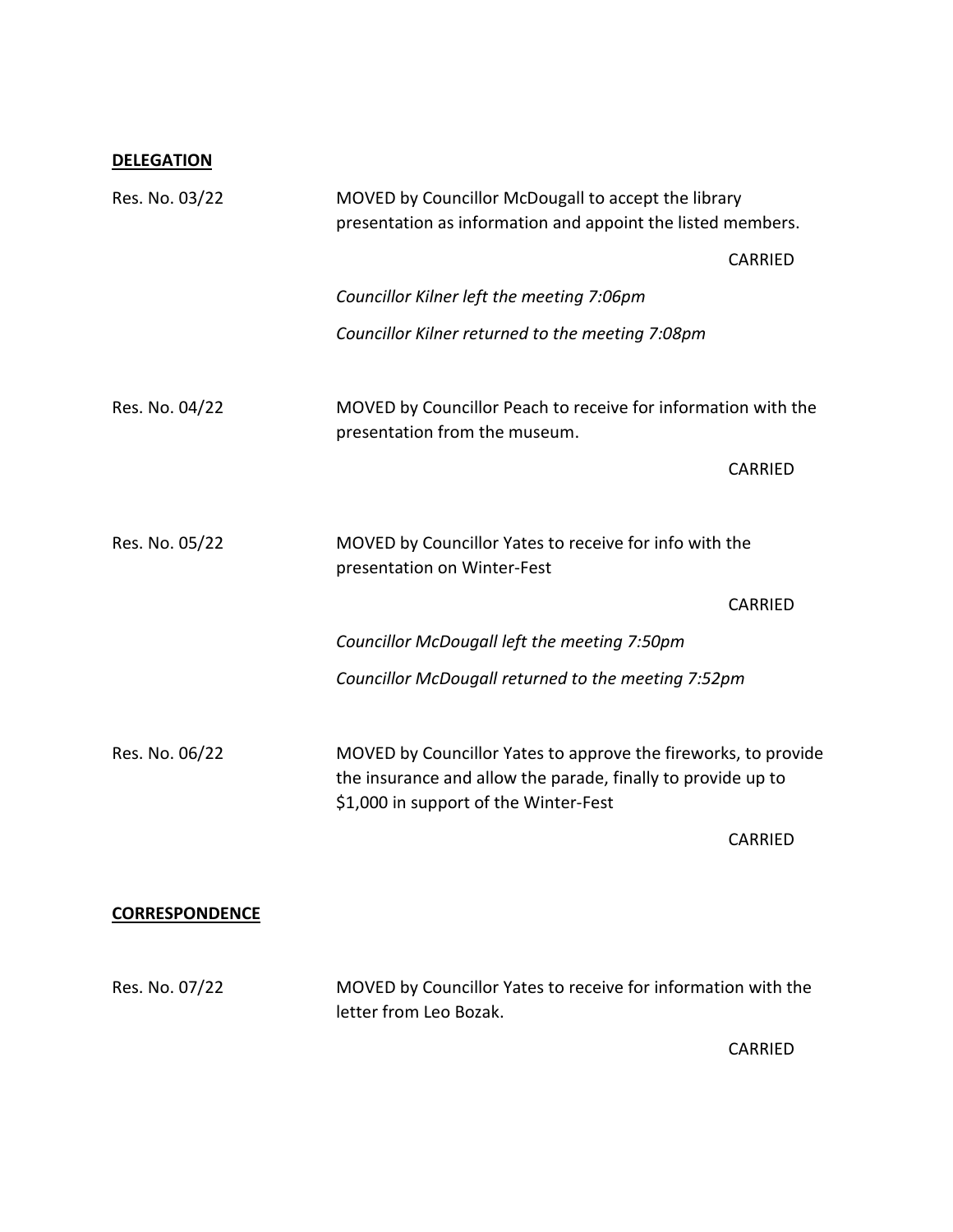### **FINANCIAL REPORTS**

| Res. No. 08/22 |                                                                                 | MOVED by Councillor Kilner that account numbers 27844-27919<br>be approved for payment and that the list of Accounts be marked<br>Schedule "A" and attached to these minutes of Council. |  |
|----------------|---------------------------------------------------------------------------------|------------------------------------------------------------------------------------------------------------------------------------------------------------------------------------------|--|
|                |                                                                                 | CARRIED                                                                                                                                                                                  |  |
| Res. No. 09/22 | receivable transfers as presented.                                              | MOVED by Councillor Yates to make the appropriate Account                                                                                                                                |  |
|                |                                                                                 | <b>CARRIED</b>                                                                                                                                                                           |  |
| Res. No. 10/22 | MOVED by Councillor Sisson to accept the gas and water reports<br>as presented. |                                                                                                                                                                                          |  |
|                |                                                                                 | CARRIED                                                                                                                                                                                  |  |

# **BYLAWS**

#### **BUSINESS**

| Res. No. 11/22 | MOVED by Councillor Yates to examine a residential incentive |
|----------------|--------------------------------------------------------------|
|                | program for council.                                         |

CARRIED

### **COMMITTEE REPORTS**

*Councillor Yates left the meeting 9:20pm* Res. No. 12/22 MOVED by Councillor Sisson to fund the museum request to at \$5,000 initially and fund the final \$5,000 if the museum hosts a Heritage Day.

CARRIED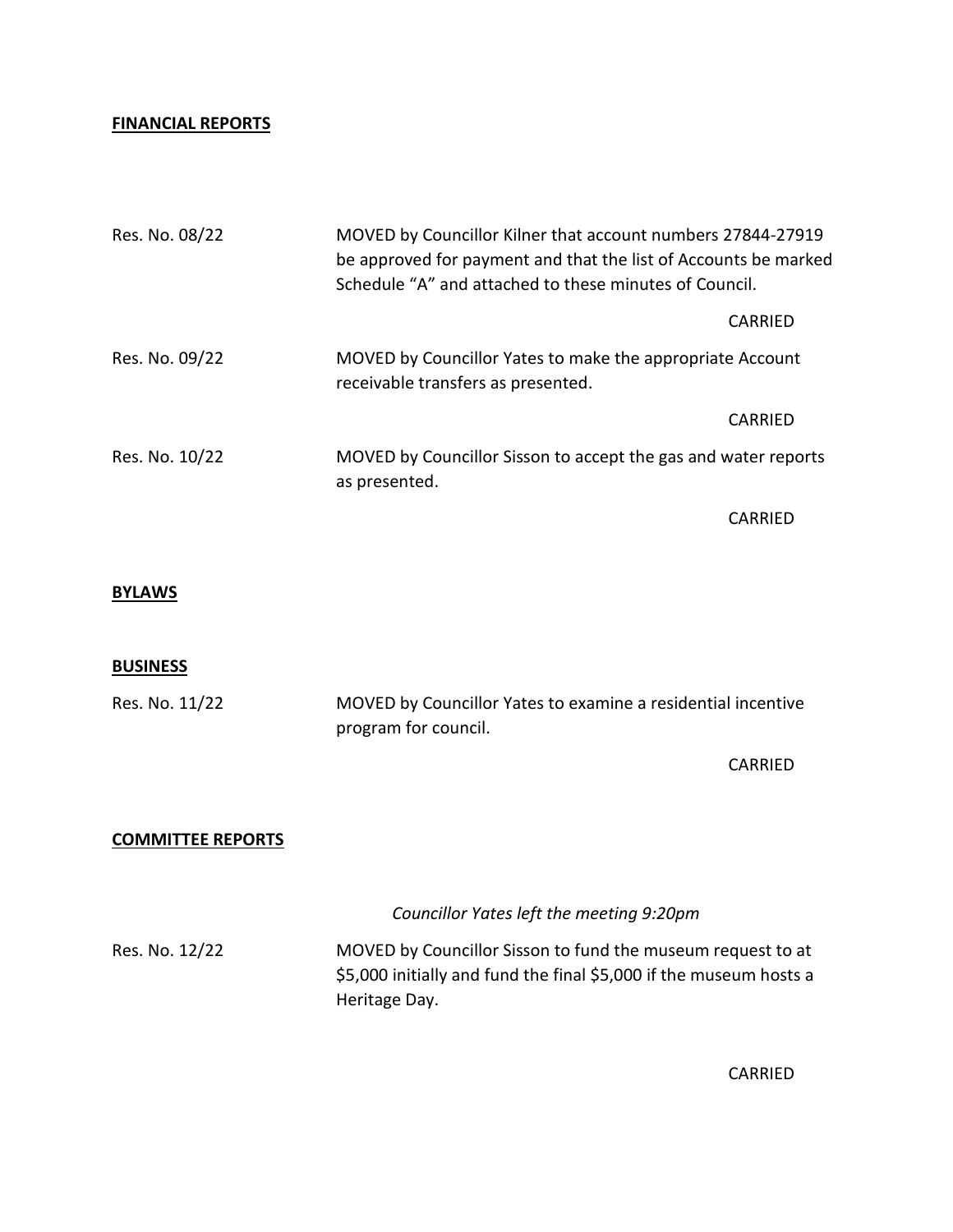|                       | Councillor Yates returned to the meeting 9:30pm                                                                                 |                |
|-----------------------|---------------------------------------------------------------------------------------------------------------------------------|----------------|
| Res. No. 13/22        | MOVED by Councillor Elhard to write a letter of support for the<br>bottle depot to BCMB, to return the permitting for our area. |                |
|                       |                                                                                                                                 | <b>CARRIED</b> |
| Res. No. 14/22        | MOVED by Councillor Yates to fund the extra \$50 for the doctors<br>house.                                                      |                |
|                       |                                                                                                                                 | <b>CARRIED</b> |
| Res. No. 15/22        | MOVED by Councillor Kilner to accept the Councillor reports for<br>information.                                                 |                |
|                       |                                                                                                                                 | <b>CARRIED</b> |
| Res. No. 16/22        | MOVED by Councillor Peach to accept the C.A.O. report for<br>information.                                                       |                |
|                       |                                                                                                                                 | <b>CARRIED</b> |
| <b>CLOSED SESSION</b> |                                                                                                                                 |                |
| Res. No. 17/22        | MOVED by Councillor McDougall for a break.                                                                                      |                |
|                       | CARRIED                                                                                                                         |                |

*Council went for a break at 9:40pm*